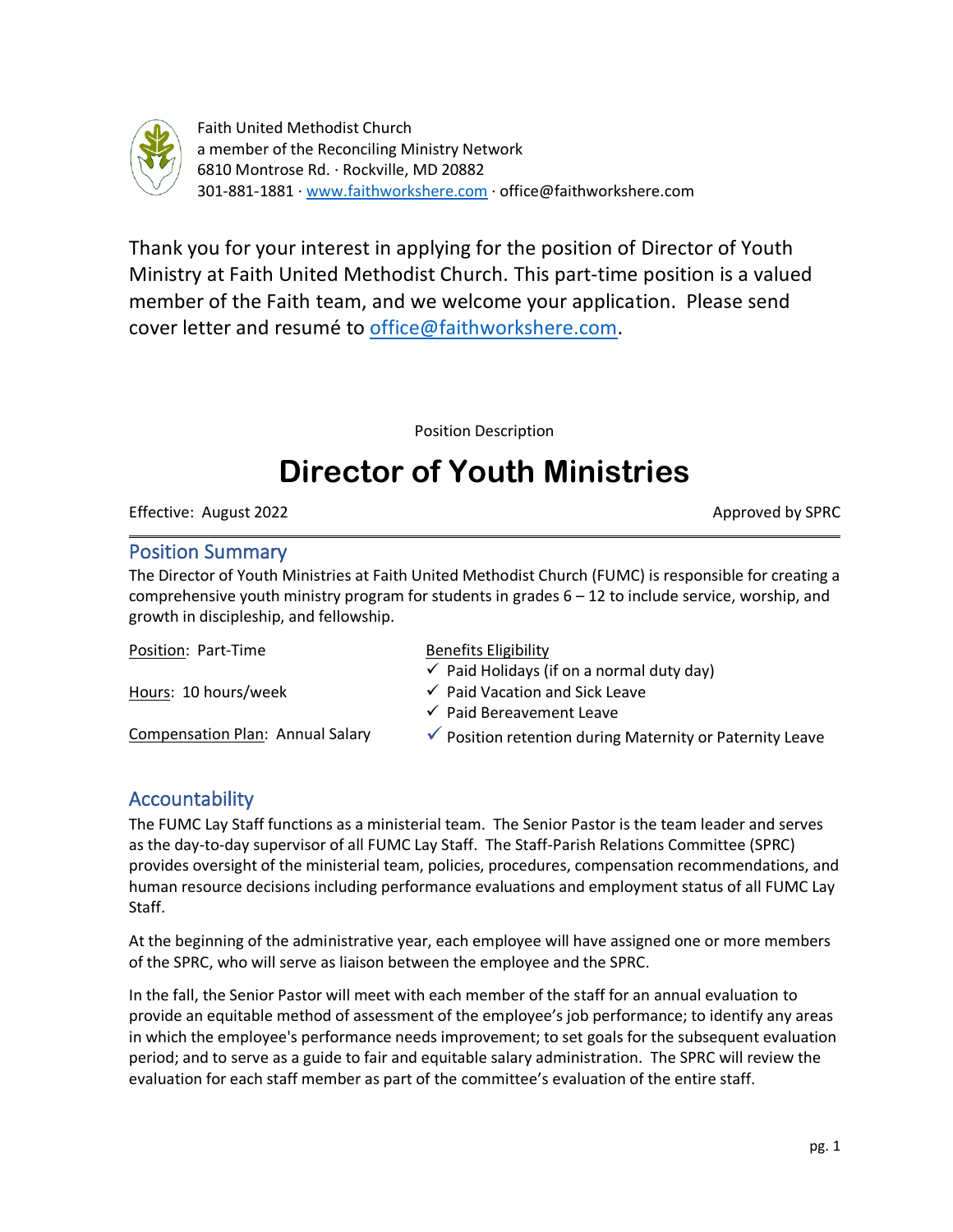## Specific Duties

- 1. Develop and implement a youth program for grades 6-12 to include service, worship, growth in discipleship and fellowship. The program should take into consideration the differing needs of middle high and senior high students and be compliant with Faith's Safe Sanctuaries policy at all times. This includes:
	- a. Develop and manage the budget for the youth program.
	- b. Develop youth leadership and input via a Youth Council or similar group.
	- c. Develop adult leaders from within the congregation to share in the leadership of youth ministry.
	- d. Lead the youth in developing and leading an occasional "Youth Sunday" worship service.
	- e. Keep youth and parents informed of events and opportunities via appropriate media and contribute youth-oriented materials for the FUMC website and other publications as appropriate.
	- f. Respond to pastoral care needs of youth and their families.
- 2. Plan, organize, lead, and chaperone the annual summer Youth Mission Work Trip for senior highaged youth annually.
- 3. Plan, organize, lead and chaperone a summer Middle School service and faith-based experience annually.
- 4. Plan, organize, lead, and chaperone a faith-based weekend retreat annually.
- 5. Work in collaboration appropriate staff and volunteers to:
	- a. Select resources for youth Sunday School
	- b. Teach youth Sunday school 2-3 times per month.
- 6. Work with the Senior Pastor to design and lead Confirmation classes.

### Qualifications Required

- 1. Bachelor's Degree or equivalent. Additional seminary training desired.
- 2. At least one year of experience working in a similar position in a local church.
- 3. Excellent command of scripture and Methodist tradition and its life application.
- 4. Knowledge of and ability to utilize social media.
- 5. Demonstrated ability to work cooperatively with other staff and church leaders.
- 6. Pass a background check.
- 7. Complete an annual "Safe Sanctuaries" Questionnaire.
- 8. Personal Qualities: